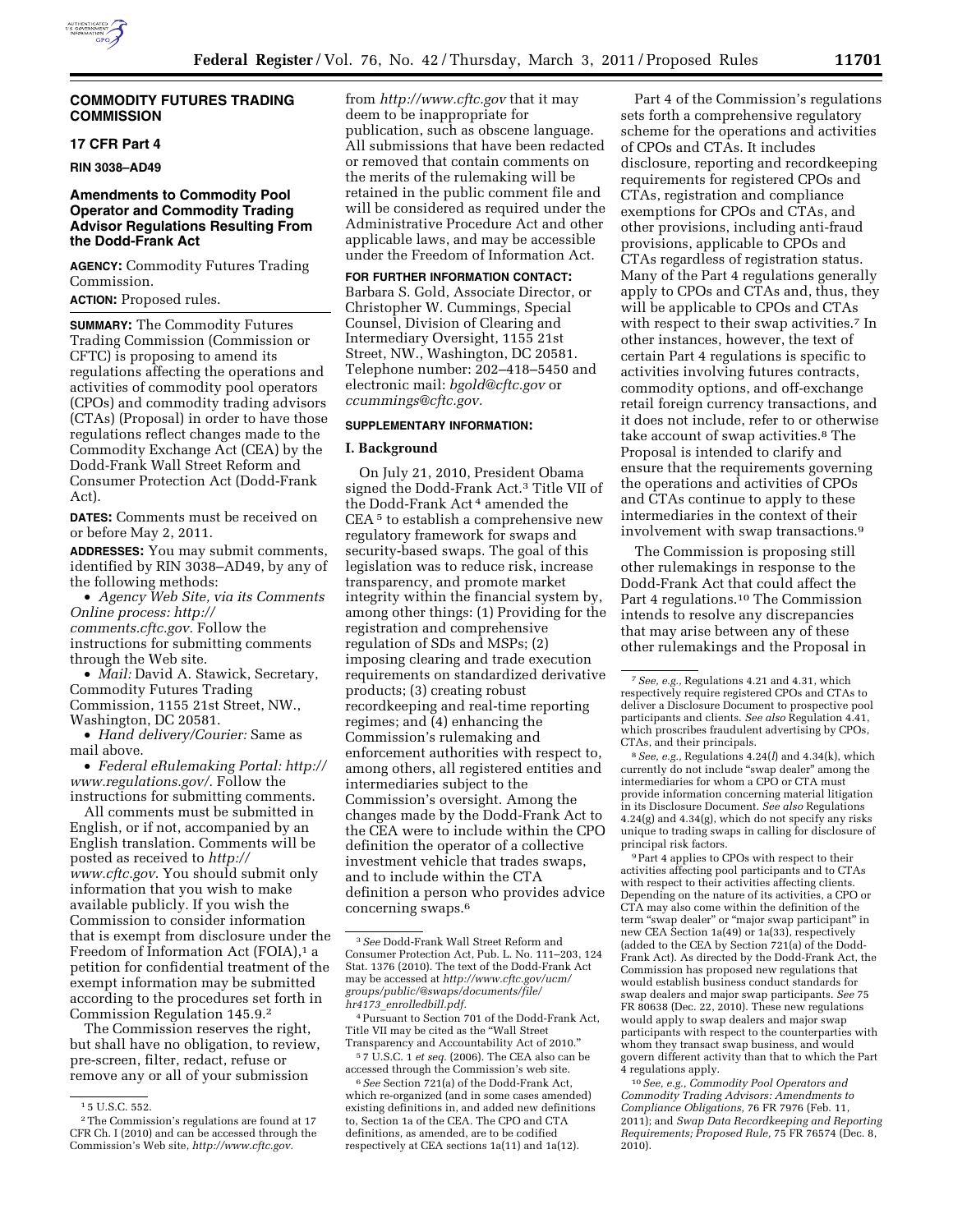the course of finalizing its rulemaking under the Dodd-Frank Act.

### **II. The Proposal**

The Part 4 regulations employ the term "commodity interest" throughout.<sup>11</sup> This term currently is defined in Regulation 1.3(yy) to mean:

(1) Any contract for the purchase or sale of a commodity for future delivery;

(2) Any contract, agreement or transaction subject to Commission regulation under section 4c or 19 of the Act; and

(3) Any contract, agreement or transaction subject to Commission jurisdiction under section 2(c)(2) of the Act.

To ensure that the Part 4 regulations adequately and accurately encompass swap transactions, the Proposal would adopt in new Regulation 4.10(a) a definition of the term "commodity" interest'' to be employed for the purposes of Part 4. That definition would include the text of existing Regulation 1.3(yy) along with reference to the term ''swap'' as defined in Section 1a(47) of the CEA.12

At various regulations throughout Part 4, the Proposal would insert ''swap,'' ''swap transaction'' or a similar term. *See*  the proposed amendments to Regulations 4.23(a)(1), 4.24(g), (h)(1), and (i)(2) for CPOs and Regulations 4.34(g) and 4.34(i)(2) for CTAs. For example, regulation 4.23(a)(1) would be amended to include ''swap type and counterparty'' in the itemized daily record that a CPO must make and keep with respect to a pool's commodity interest transactions.

At other Part 4 regulations, the Proposal would include the term ''swap dealer'' among the persons for whom a CPO or CTA must provide information in its Disclosure Document and a CPO must provide information in a pool's periodic Account Statement. *See* the proposed amendments to Regulations 4.22(a)(3), 4.24(j)(1), (j)(3), (*l*)(1), and (*l*)(2) for CPOs and Regulations 4.34(j)(1), (j)(3), (k)(1) and (k)(2) for CTAs. For example, Regulations 4.24(j) and 4.34(j) would be amended to

12Section 721(a) of the Dodd-Frank Act added this new definition to Section 1a of the CEA.

include swap dealers in the group of persons as to which conflicts of interest must be disclosed by CPOs and CTAs. Also, the Proposal would include a registered swap dealer among the persons listed in Regulation 4.7(a)(2) that do not have to satisfy a portfolio requirement in order to be a qualified eligible person (QEP), such that a CPO or CTA that has claimed relief under Regulation 4.7 may accept the swap dealer as a pool participant or advisory client without regard to the size of its investment portfolio. This would be consistent with the current treatment of other financial intermediaries registered with the Commission (such as futures commission merchants and retail foreign exchange dealers) as QEPs under Regulation 4.7(a)(2).

Yet other proposed amendments would require a CPO or CTA to make and keep certain books and records generated by the swap transactions in which they engage on behalf of not only their pool participants and clients, but also themselves. *See* the proposed amendments to Regulations 4.23(a)(7) and (b)(1) for CPOs and Regulations 4.33(a)(6) and (b)(1) for CTAs. The proposed amendments to Regulations  $4.23(a)(7)$  and  $4.33(a)(6)$  would require CPOs and CTAs to retain each acknowledgment of a swap transaction received from a swap dealer. The proposed amendments to Regulations  $4.23(b)(1)$  and  $4.33(b)(1)$  would make clear that if a CPO or CTA was a counterparty to a swap transaction, then it would be subject to the swap data recordkeeping and reporting requirements of Part 45.13

The Proposal would also amend Regulation 4.30. Currently, this regulation provides:

No commodity trading advisor may solicit, accept or receive from an existing or prospective client funds, securities or other property in the trading advisor's name (or extend credit in lieu thereof) to purchase, margin, guarantee or secure any commodity interest of the client; *Provided, however,* That this section shall not apply to a futures commission merchant that is registered as such under the Act or to a leverage transaction merchant that is registered as a commodity trading advisor under the Act or to a retail foreign exchange dealer that is registered as such under the Act.

Because swap dealers will generally fall within the statutory definition of CTA,

and because a swap dealer engaging in uncleared swap transactions may be accepting funds or other property from its counterparties as variation and initial margin payments,14 the Commission is proposing to amend Regulation 4.30 by excluding a registered swap dealer from the regulation's prohibition in connection with a swap that is not cleared through a derivatives clearing organization. This action would result in four distinct categories of intermediaries being excluded from the operative requirements of Regulation 4.30. Accordingly, the Commission also is proposing to amend the regulation by reorganizing its text where applicable to these exclusions.

Finally, the Proposal would delete Regulation 4.32. This regulation deals with trading by a registered CTA on or subject to the rules of a derivatives transaction execution facility (DTEF) for non-institutional numbers. Section 734(a) of the Dodd-Frank Act repeals Section 5a of the CEA, which is the section establishing and providing for the regulation of DTEFs. Accordingly, because subsequent to the effective date of the Dodd-Frank Act 15 Regulation 4.32 will no longer have a statutory basis or purpose, the Proposal would remove and reserve Regulation 4.32.

The Commission requests comment on the foregoing. In addition, the Commission seeks comment on any other amendments it should make to the Part 4 regulations to clarify and ensure that that the requirements governing the operations and activities of CPOs and CTAs continue to apply to these intermediaries in the context of their involvement with swap transactions.

### **III. Related Matters**

#### *A. Regulatory Flexibility Act*

The Regulatory Flexibility Act ("RFA")  $^{16}$  requires that agencies, in proposing rules, consider the impact of those rules on small businesses.17 The Commission previously has established certain definitions of ''small entities'' to be used by the Commission in evaluating the impact of its rules on such entities in accordance with the

15Subject to certain limited exceptions, the provisions of the Dodd-Frank Act become effective 360 days after its enactment (Jul. 21, 2010).

16 5 U.S.C. 601 *et seq.* 

<sup>11</sup>*See, e.g.,* Regulations 4.10(f) and (g), which respectively define the terms "direct" and "trading program;'' 4.12(b)(1)(i)(D), which provides an exemption from CPO registration where, among other things, the pool at issue "will trade \* commodity interests in a manner solely incidental to its securities trading activities;"  $4.22(a)(1)$ , which requires itemization in a pool's periodic Account Statement of certain information concerning commodity interest trading; 4.23 and 4.33, which respectively require CPOs and CTAs to make and keep certain books and records relating to commodity interest trading; and 4.24 and 4.34, which respectively require CPOs and CTAs to disclose specified information with respect to ''commodity interests.''

<sup>13</sup>*See* Proposed Regulation 45.2, 75 FR 76574. In this regard, the Commission notes that it intends to propose regulations concerning recordkeeping and reporting requirements for ''pre-enactment swaps'' and "transition swaps," as those terms will be defined in that proposal. The Commission further intends to provide a cross-reference in Regulations 4.23(b)(1) and 4.33(b)(1) to any such requirements it may adopt.

<sup>14</sup>The Commission intends to address the circumstances in which non-bank swap dealers may be required or permitted to accept margin payments in uncleared swap transactions in a future proposed rulemaking. Accordingly, this proposed amendment to Regulation 4.30 should not be interpreted to impose or authorize any such margin requirements.

<sup>&</sup>lt;sup>17</sup> By its terms, the RFA does not apply to ''individuals.'' *See* 48 FR 14933, n. 115 (Apr. 6, 1983).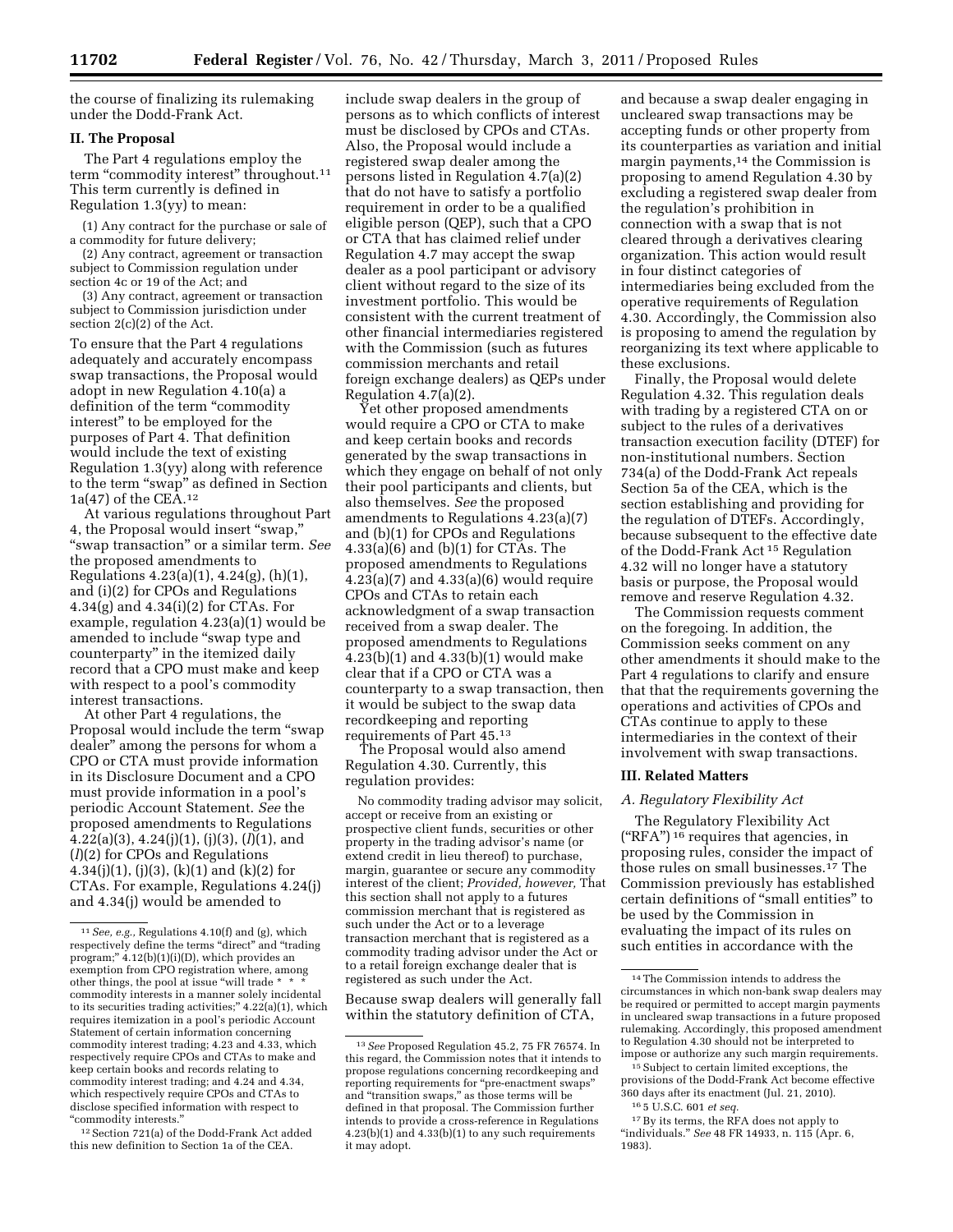RFA.18 With respect to CPOs, the Commission previously has determined that a CPO is a small entity for the purpose of the RFA if it meets the criteria for an exemption from registration under Regulation 4.13(a)(2).19 Thus, because the Proposal applies to registered CPOs, the RFA is not applicable to it. As for CTAs, the Commission previously has stated that it would evaluate within the context of a particular rule proposal whether all or some affected CTAs would be considered to be small entities and, if so, the economic impact on them of the particular rule. In this regard, the Commission notes that the Proposal applies to registered CTAs. Moreover, the Proposal would not have a significant economic impact on any CPO or CTA who would be affected thereby, because it would merely bring within the current Part 4 regulatory structure of disclosure, reporting and recordkeeping information with respect to swap activities. It would not impose any additional operative requirements or otherwise direct or confine the activities of CPOs and CTAs.20 Accordingly, the Chairman, on behalf of the Commission, hereby certifies pursuant to 5 U.S.C. 605(b) that the Proposal would not have a significant economic impact on a substantial number of small entities. However, the Commission invites the public to comment on this certification.

#### *B. Paperwork Reduction Act*

The Paperwork Reduction Act of 1995 (PRA) 21 imposes certain requirements on Federal agencies (including the Commission) in connection with their conducting or sponsoring any collection of information as defined by the PRA. The Proposal would not, if adopted, require any new collection of information from any entity that would be subject to the affected regulations. Accordingly, for purposes of the PRA, the Chairman, on behalf of the Commission, certifies that the proposed amendments to Part 4, if adopted, would not impose any new reporting or recordkeeping requirements.

#### *C. Cost-Benefit Analysis*

Section  $15(a)$  of the CEA <sup>22</sup> requires the Commission to consider the costs and benefits of its actions before issuing

a rulemaking under the CEA. By its terms, Section 15(a) does not require the Commission to quantify the costs and benefits of a rule or to determine whether the benefits of the rulemaking outweigh its costs; rather, it simply requires that the Commission ''consider'' the costs and benefits of its actions. Section 15(a) further specifies that the costs and benefits shall be evaluated in light of five broad areas of market and public concern: (1) Protection of market participants and the public; (2) efficiency, competitiveness and financial integrity of futures markets; (3) price discovery; (4) sound risk management practices; and (5) other public interest considerations. The Commission may in its discretion give greater weight to any one of the five enumerated areas and could in its discretion determine that, notwithstanding its costs, a particular rule is necessary or appropriate to protect the public interest or to effectuate any of the provisions or accomplish any of the purposes of the CEA.

*Summary of Proposed Amendments.*  As is explained above, the proposed amendments to Part 4 would ensure that the Commission's regulations governing the operations and activities of CPOs and CTAs reflect changes made to the CEA by the Dodd-Frank Act by, *e.g.,*  including swap dealers among the intermediaries for whom CPOs and CTAs must disclose information to prospective pool participants and clients, and swap transaction confirmations among the books and records that CPOs and CTAs must make and keep.

*Costs.* With respect to costs, the Commission has determined that the costs of the Proposal would not be significant. This is because the Proposal would simply conform the language of the existing Part 4 regulatory scheme to take into account the changes made to the Commission's overall regulatory scheme as a result of the Dodd-Frank Act. There will be additional disclosure and recordkeeping requirements on CPOs and CTAs as a result of the Proposal. The information required for compliance should be readily available, with minimal administrative burdens, to CPOs and CTAs.

*Benefits.* With respect to benefits, the Commission has determined that the benefits of the Proposal would be significant. This is because it would enhance the customer protections currently provided under Part 4 by increasing the transparency of swap activities by CPOs and CTAs to their pool participants and clients. This will be accomplished by including

information on swap activities in the disclosure, reporting and recordkeeping scheme already existing under Part 4.

*Public Comment.* The Commission invites public comment on its costbenefit considerations. Commenters are also invited to submit any data or other information that they may have quantifying or qualifying the costs and benefits of the Proposal with their comment letters.

### **List of Subjects in 17 CFR Part 4**

Advertising, Brokers, Commodity futures, Commodity pool operators, Commodity trading advisors, Customer protection, Reporting and recordkeeping requirements, Swaps.

For the reasons presented above, the Commission proposes to amend Chapter I of Title 17 of the Code of Federal Regulations as follows:

# **PART 4—COMMODITY POOL OPERATORS AND COMMODITY TRADING ADVISORS**

1. The authority citation for part 4 is amended to read as follows:

**Authority:** 7 U.S.C. 1a, 2, 6b, 6c, 6*l,* 6m, 6n, 6*o,* 12a and 23, as amended by Title VII of the Dodd-Frank Wall Street Reform and Consumer Protection Act, Pub. L. 111–203, 124 Stat. 1376 (Jul. 21, 2010).

2. Section 4.7 is amended by adding paragraph  $(a)(2)(i)(C)$  to read as follows:

**§ 4.7 Exemption from certain part 4 requirements for commodity pool operators with respect to offerings to qualified eligible persons and for commodity trading advisors with respect to advising qualified eligible persons.** 

- \* \* \* \* \*
- $(a) * * * *$
- $(2) * * * *$
- $(i) * * * *$

(C) A swap dealer registered pursuant to section 4s(a)(1) of the Act, or a principal thereof;

\* \* \* \* \* 3. Section 4.10 is amended by adding paragraph (a) to read as follows:

#### **§ 4.10 Definitions.**

\* \* \*

(a) *Commodity interest* means:

(1) Any contract for the purchase or sale of a commodity for future delivery;

(2) Any contract, agreement or transaction subject to Commission regulation under section 4c or 19 of the Act;

(3) Any contract, agreement or transaction subject to Commission jurisdiction under section 2(c)(2) of the Act; and

<sup>18</sup>*See* 47 FR 18618 (Apr. 30, 1982).

<sup>19</sup> *Id.* at 18619–20.

<sup>20</sup>While the Proposal would amend Regulation 4.30, which concerns prohibited activities by a CTA regardless of registration status, that amendment would extend to persons registered as a swap dealer the existing exclusion from the regulation's scope.

<sup>21</sup> 44 U.S.C. 3501 *et seq.*  22 7 U.S.C. 19(a).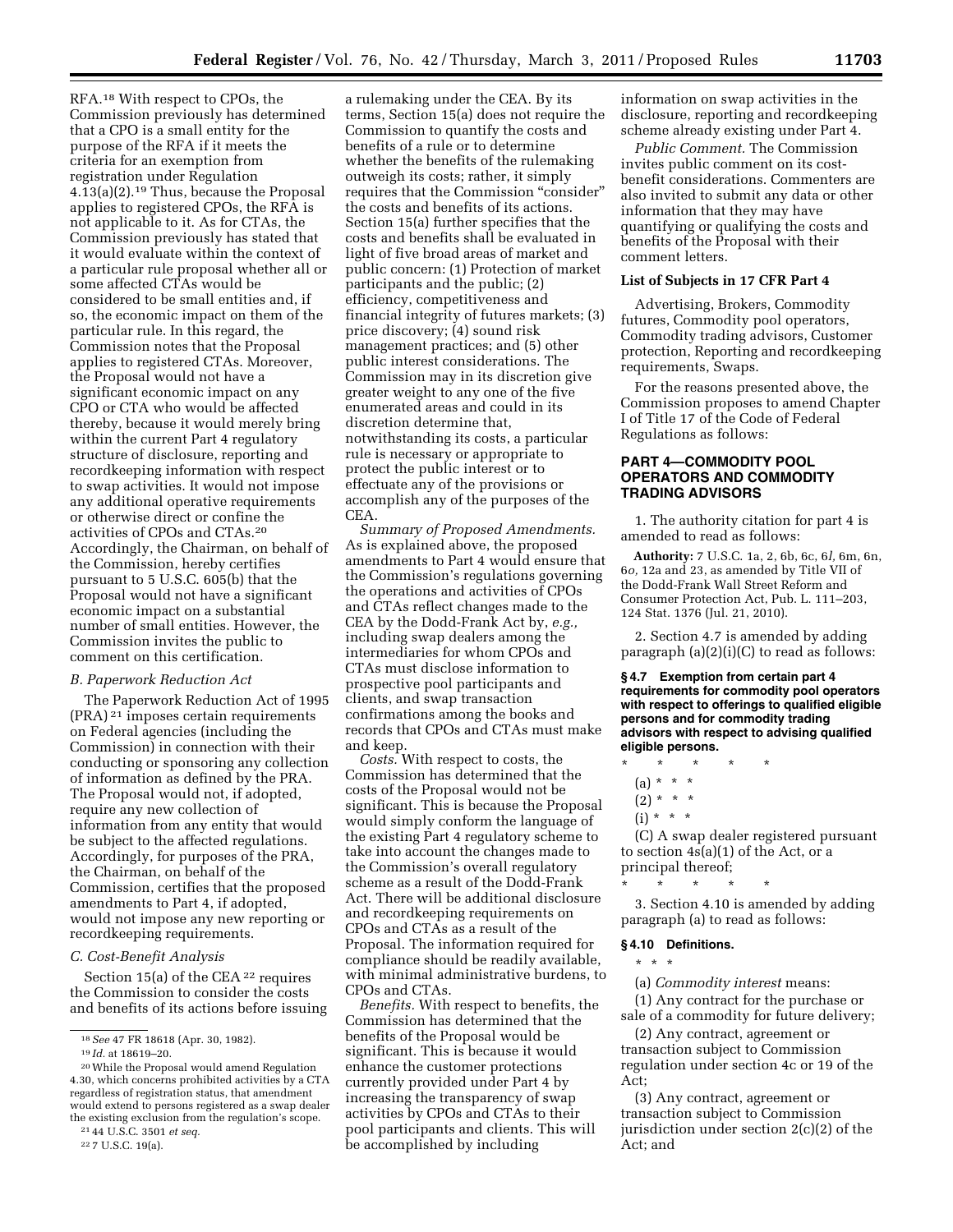(4) A swap as defined under section 1a(47) of the Act and any Commission regulations implemented thereunder.  $\star$   $\qquad$   $\star$   $\qquad$   $\star$ 

4. Section 4.22 is amended by revising paragraph (a)(3) to read as follows:

## **§ 4.22 Reporting to pool participants.**   $(a) * * * *$

(3) The Account Statement must also disclose any material business dealings between the pool, the pool's operator, commodity trading advisor, futures commission merchant, retail foreign exchange dealer, swap dealer, or the principals thereof that previously have not been disclosed in the pool's Disclosure Document or any amendment thereto, other Account Statements or Annual Reports.

\* \* \* \* \*

5. Section 4.23 is amended by: a. Revising paragraphs (a)(1) and  $(a)(7)$ ; and

b. Revising paragraph (b)(1), to read as follows:

#### **§ 4.23 Recordkeeping.**

\* \* \* \* \*

(a) \* \* \*

(1) An itemized daily record of each commodity interest transaction of the pool, showing the transaction date, quantity, commodity interest, and, as applicable, price or premium, delivery month or expiration date, whether a put or a call, strike price, underlying contract for future delivery or underlying physical, swap type and counterparty, the futures commission merchant and/or retail foreign exchange dealer carrying the account and the introducing broker, if any, whether the commodity interest was purchased, sold (including, in the case of a retail forex transaction, offset), exercised, expired (including, in the case of a retail forex transaction, whether it was rolled forward), and the gain or loss realized. \* \* \* \* \*

(7) Copies of each confirmation or acknowledgment of a commodity interest transaction of the pool, and each purchase and sale statement and each monthly statement for the pool received from a futures commission merchant or retail foreign exchange dealer or swap dealer.

 $\star$   $\star$   $\star$ 

(b) \* \* \* (1) An itemized daily record of each commodity interest transaction of the commodity pool operator and each principal thereof, showing the transaction date, quantity, commodity interest, and, as applicable, price or premium, delivery month or expiration date, whether a put or a call, strike

price, underlying contract for future delivery or underlying physical, the futures commission merchant or retail foreign exchange dealer carrying the account and the introducing broker, if any, whether the commodity interest was purchased, sold, exercised, or expired, and the gain or loss realized; *Provided, however,* that if the pool operator is a counterparty to a swap, it must comply with the swap data recordkeeping and reporting requirements of part 45 of this chapter.

\* \* \* \* \*

6. Section 4.24 is amended by:

- a. Revising paragraph (g);
- b. Revising paragraph (h)(1)(i);

c. Revising paragraph (i)(2)(xii);

d. Revising paragraphs (j)(1)(vi) and (j)(3); and

e. Revising paragraphs (l)(1)(iii), (l)(2) introductory text and  $(l)(2)(i)$ , to read as follows:

# **§ 4.24 General disclosures required.**

\* \* \* \* \* (g) *Principal risk factors.* A discussion of the principal risk factors of participation in the offered pool. This discussion must include, without limitation, risks relating to volatility, leverage, liquidity, counterparty creditworthiness, as applicable to the types of trading programs to be followed, trading structures to be employed and investment activity (including retail forex and swap transactions) expected to be engaged in by the offered pool.

(h) \* \* \*

 $(1) * * * *$ 

(i) The approximate percentage of the pool's assets that will be used to trade commodity interests, securities and other types of interests, categorized by type of commodity or market sector, type of swap, type of security (debt, equity, preferred equity), whether traded or listed on a regulated exchange market, maturity ranges and investment rating, as applicable;

- \* \* \* \* \* (i) \* \* \*
	- $(2) * * * *$

(xii) Any costs or fees included in the spread between bid and asked prices for retail forex or, if known, swap transactions; and

\* \* \* \* \*

- (j) \* \* \*
- $(1) * * * *$

(vi) Any other person providing services to the pool, soliciting participants for the pool, or acting as a counterparty to the pool's retail forex transactions, acting as a swap dealer with respect to the pool, or acting as a

counterparty to the pool's swap transactions.

\* \* \* \* \* (3) Included in the description of such conflicts must be any arrangement whereby a person may benefit, directly or indirectly, from the maintenance of the pool's account with the futures commission merchant and/or retail foreign exchange dealer and/or from the maintenance of the pool's positions with a swap dealer, or from the introduction of the pool's account to a futures commission merchant and/or retail foreign exchange dealer and/or swap dealer by an introducing broker (such as payment for order flow or soft dollar arrangements) or from an investment of pool assets in investee pools or funds or other investments. \* \* \* \* \*

(l) \* \* \*

 $(1) * * * *$ 

(iii) The pool's futures commission merchants and/or retail foreign exchange dealers and/or swap dealers and its introducing brokers, if any.

(2) With respect to a futures commission merchant and/or retail foreign exchange dealer and/or swap dealer or an introducing broker, an action will be considered material if:

(i) The action would be required to be disclosed in the notes to the futures commission merchant's, retail foreign exchange dealer's, swap dealer's or introducing broker's financial statements prepared pursuant to generally accepted accounting principles;

\* \* \* \* \*

7. Section 4.30 is revised to read as follows:

#### **§ 4.30 Prohibited activities.**

(a) Except as provided in paragraph (b) of this section, no commodity trading advisor may solicit, accept or receive from an existing or prospective client funds, securities or other property in the trading advisor's name (or extend credit in lieu thereof) to purchase, margin, guarantee or secure any commodity interest of the client.

(b) The prohibition in paragraph (a) of this section shall not apply to:

(1) A futures commission merchant that is registered as such under the Act;

(2) A leverage transaction merchant that is registered as a commodity trading advisor under the Act;

(3) A retail foreign exchange dealer that is registered as such under the Act; or

(4) A swap dealer that is registered as such under the Act, with respect to funds, securities or other property accepted to purchase, margin, guarantee